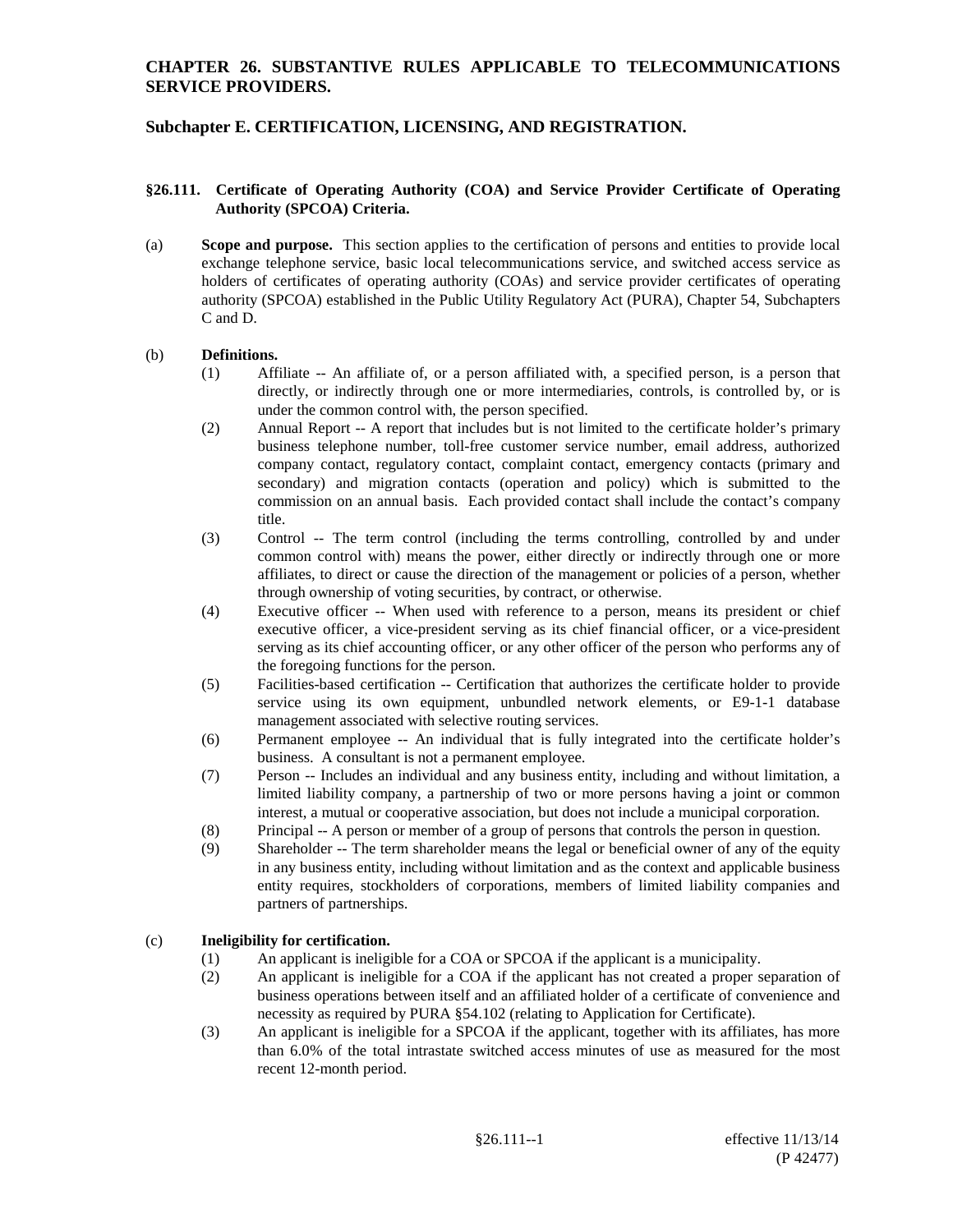# **Subchapter E. CERTIFICATION, LICENSING, AND REGISTRATION.**

- (4) The commission will not grant an SPCOA to a holder of a:
	- (A) CCN for the same territory; or
	- (B) COA for the same territory.

(d) **Application for COA or SPCOA certification.**

- (1) A person applying for COA or SPCOA certification must demonstrate its capability of complying with this section. A person who operates as a COA or SPCOA or who receives a certificate under this section shall maintain compliance with this section.
- (2) An application for certification shall be made on a form approved by the commission, verified by oath or affirmation, and signed by an executive officer of the applicant.
- (3) Except where good cause exists to extend the time for review, the presiding officer shall issue an order finding whether the application is deficient or complete within 20 days of filing. Deficient applications, including those without necessary supporting documentation, will be rejected without prejudice to the applicant's right to reapply.
- (4) While an application for a certificate or certification amendment is pending, an applicant shall inform the commission of any material change in the information provided in the application within five working days of any such change.
- (5) Except where good cause exists to extend the time for review, the commission will enter an order approving, rejecting, or approving with modifications, a new or amendment application within 60 days of the filing of the application.
- (6) While an application for COA or SPCOA certification or certification amendment is pending, an applicant shall respond to a request for information from commission staff within ten days after receipt of the request by the applicant.
- (e) **Standards for granting certification to COA and SPCOA applicants.** The commission may grant a COA or SPCOA to an applicant that demonstrates that it is eligible under subsection (c) of this section, has the technical and financial qualifications specified in this section, has the ability to meet the commission's quality of service requirements to the extent required by PURA and this title, and it and its executive officers and principals do not have a history of violations of rules or misconduct such that granting the application would be inconsistent with the public interest. In determining whether to grant a certificate, the commission shall consider whether the applicant satisfactorily provided all of the information required in the application for a COA or SPCOA.
- (f) **Financial requirements.** To obtain COA or SPCOA certification, an applicant must demonstrate the shareholders' equity required by this subsection.
	- (1) To obtain facilities-based certification, an applicant must demonstrate shareholders' equity of not less than \$100,000. To obtain resale-only or data-only certification, an applicant must demonstrate shareholders' equity of not less than \$25,000.
	- (2) For the period beginning on the date of certification and ending one year after the date of certification, the certificate holder shall not make any distribution or other payment to any shareholders or affiliates if, after giving effect to the distribution or other payment, the shareholders' equity of the certificate holder is less than the amount required by this paragraph. The restriction on distributions or other payments contained in this paragraph includes, but is not limited to, dividend distributions, redemptions and repurchases of equity securities, or loans or loan repayments to shareholders or affiliates.
	- (3) Shareholders' equity shall be documented by an audited or unaudited balance sheet for the applicant's most recent quarter. The audited balance sheet shall include the independent auditor's report. The unaudited balance sheet shall include a sworn statement from an executive officer of the applicant attesting to the accuracy, in all material respects, of the information provided in the unaudited balance sheet.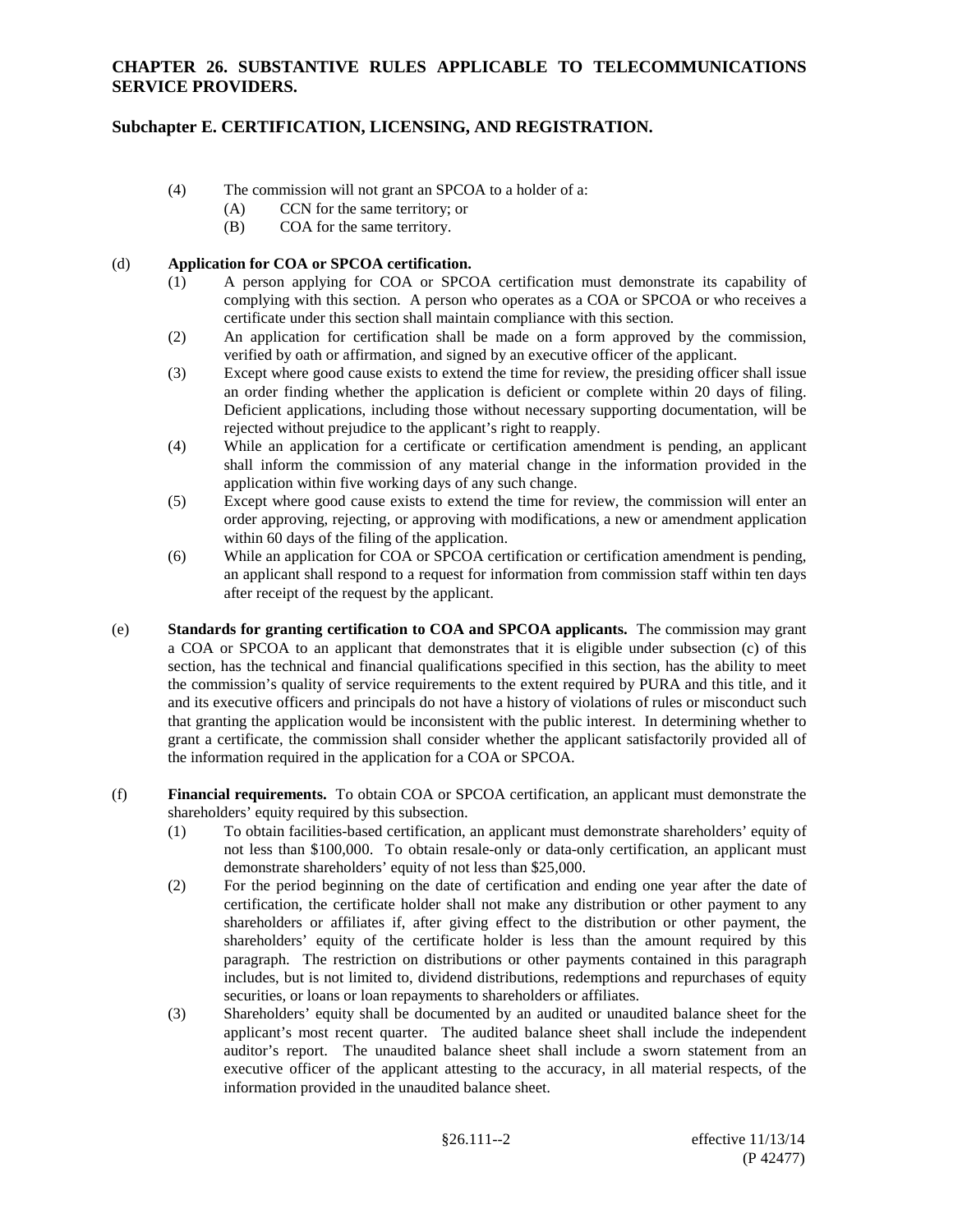- (g) **Technical and managerial requirements.** To obtain COA or SPCOA certification, an applicant must have and maintain the technical and managerial resources and ability to provide continuous and reliable service in accordance with PURA, commission rules, and other applicable laws.
	- (1) To obtain facilities-based certification, an applicant must have principals, consultants or permanent employees in managerial positions whose combined experience in the telecommunications industry equals or exceeds five years. To obtain resale-only or data-only certification, an applicant must have principals or permanent employees in managerial positions whose combined experience in the telecommunications industry equals or exceeds one year.
	- (2) To support technical qualification, applicants must provide the following documentation: the name, title, number of years of telecommunications or related experience, and a description of the experience for each principal, consultant and/or permanent employee that the applicant will rely upon to demonstrate the experience required by paragraph (1) of this subsection.
	- (3) An applicant shall include the following in its initial application for COA or SPCOA certification:
		- (A) Any complaint history, disciplinary record and compliance record during the 60 months immediately preceding the filing of the application regarding: the applicant; the applicant's affiliates that provide utility-like services such as telecommunications, electric, gas, water, or cable service; the applicant's principals; and any person that merged with any of the preceding persons;
			- (i) The complaint history, disciplinary record, and compliance record shall include information from any federal agency including the U.S. Securities and Exchange Commission; any self-regulatory organization relating to the sales of securities, financial instruments, or other financial transactions; state public utility commissions, state attorney general officers, or other regulatory agencies in states where the applicant is doing business or has conducted business in the past including state securities boards or commissions, the Texas Secretary of State, Texas Comptroller's Office, and Office of the Texas Attorney General. Relevant information shall include the type of complaint, status of complaint, resolution of complaint, and the number of customers in each state where complaints occurred.
			- (ii) The applicant may request to limit the inclusion of this information if it would be unduly burdensome to provide, so long as the information provided is adequate for the commission to assess the applicant's and the applicant's principals' and affiliates' complaint history, disciplinary record, and compliance record.
			- (iii) The commission may also consider any complaint information on file at the commission.
		- (B) A summary of any history of insolvency, bankruptcy, dissolution, merger, or acquisition of the applicant or any predecessors in interest during the 60 months immediately preceding the application;
		- (C) A statement indicating whether the applicant or the applicant's principals are currently under investigation or have been penalized by an attorney general or any state or federal regulatory agency for violation of any deceptive trade or consumer protection laws or regulations; and
		- (D) Disclosure of whether the applicant or applicant's principals have been convicted or found liable for fraud, theft, larceny, deceit, or violations of any securities laws, customer protection laws, or deceptive trade laws in any state.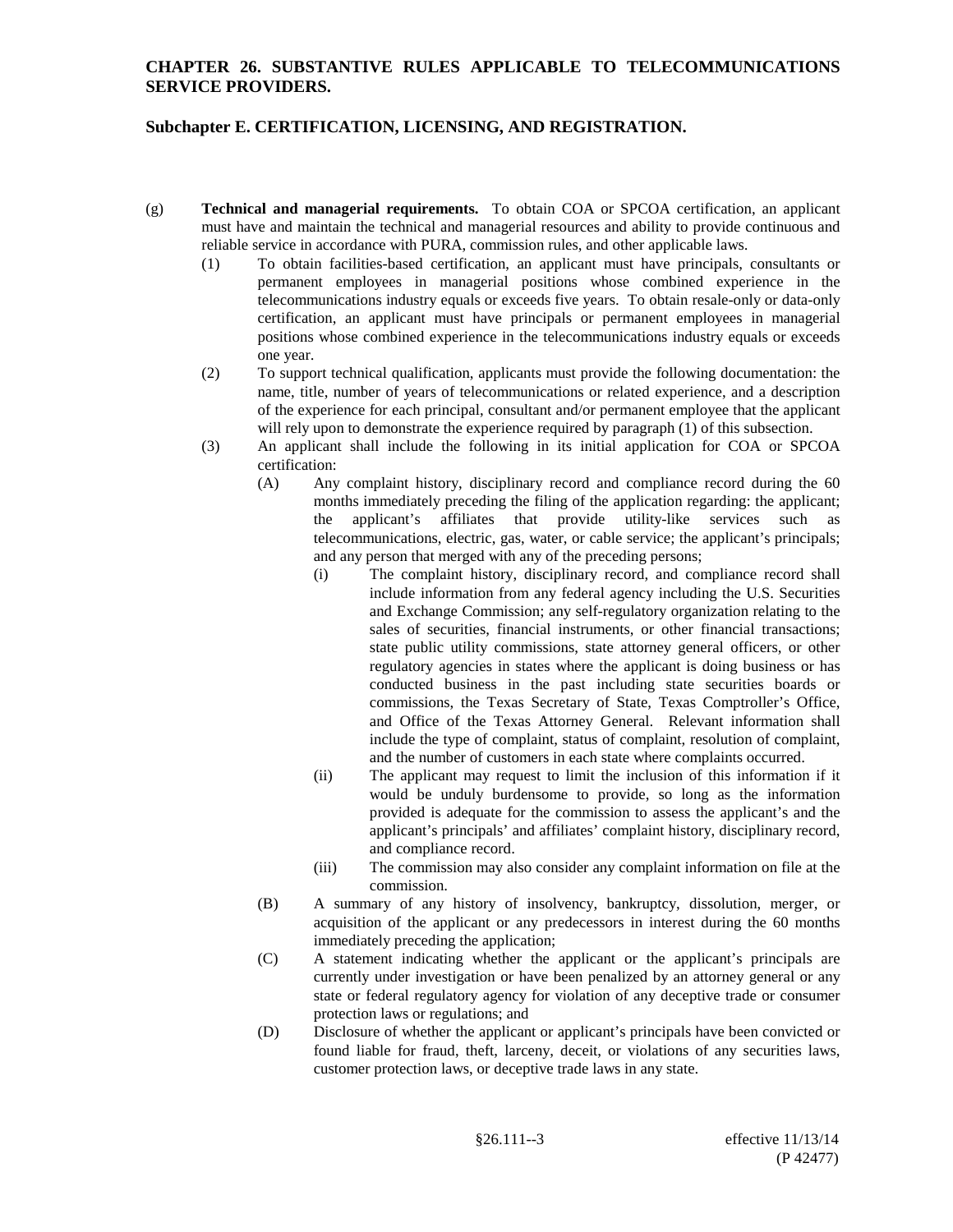### **Subchapter E. CERTIFICATION, LICENSING, AND REGISTRATION.**

- (4) Quality of service and customer protection.
	- (A) The applicant must affirm that it will meet the commission's applicable quality-ofservice standards as listed on the quality of service questionnaire contained in the application. The quality-of-service standards include E9-1-1 compliance and local number portability capability. Data-only providers are not subject to the requirements for E9-1-1 and local number portability compliance as applicable to switched voice services.
	- (B) The applicant must affirm that it is aware of and will comply with the applicable customer protection rules and disclosure requirements as set forth in Chapter 26, Subchapter B, of this title (relating to Customer Service and Protection).
- (5) Limited scope of COAs and SPCOAs. If, after considering the factors in this subsection, the commission finds it to be in the public interest to do so, the commission may:
	- (A) Limit the geographic scope of the COA.
	- (B) Limit the scope of an SPCOA's service to facilities-based, resale-only, data-only, geographic scope, or some combination of the preceding list.
- (h) **Certificate Name.** All local exchange telephone service, basic local telecommunications service, and switched access service provided under a COA or SPCOA must be provided in the name under which certification was granted by the commission. The commission shall grant the COA or SPCOA certificate in only one name.
	- (1) The applicant must provide the following information from its registration with the Texas Secretary of State or registration with another state or county, as applicable:
		- (A) Form of business being registered (*e.g.*, corporation, company, partnership, sole proprietorship, etc.);
		- (B) Any assumed names;
		- (C) Certification/file number; and
		- (D) Date business was registered.
	- (2) Business names shall not be deceptive, misleading, inappropriate, confusing or duplicative of existing name currently in use or previously approved for use by a Certificated Telecommunications Provider (CTP).
	- (3) Any name in which the applicant proposes to do business will be reviewed for compliance with paragraph (2) of this subsection. If the presiding officer determines that any requested name does not meet the requirements of paragraph (2) of this subsection, the presiding officer shall notify the applicant that the requested name may not be used by the applicant. The applicant will be required to amend its application to provide at least one suitable name in order to be certificated.

### (i) **Amendment of a COA or SPCOA Certificate.**

- (1) A person or entity granted a COA or SPCOA by the commission shall file an application to amend the COA or an SPCOA in a commission approved format in order to:
	- (A) Change the corporate name or assumed name of the certificate holder.
		- (i) Name change amendments may be granted on an administrative basis, if the holder is in compliance with applicable commission rules and no hearing is requested.
		- (ii) Commission staff will review any name in which the applicant proposes to do business. If staff determines that any requested name is deceptive, misleading, vague, inappropriate, or duplicative, it shall notify the applicant that the requested name may not be used by the applicant. The applicant will be required to provide at least one suitable name or the amendment may be denied.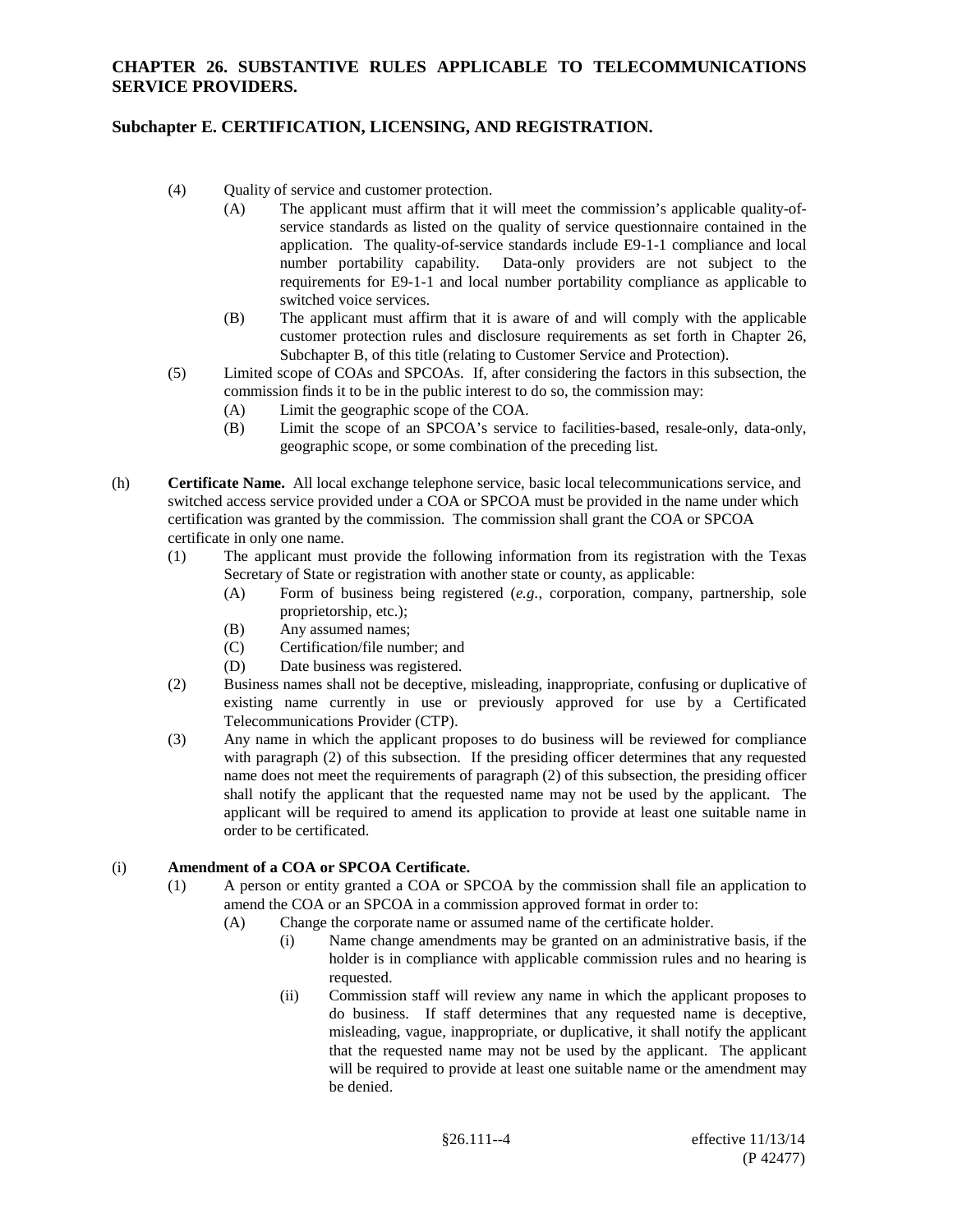- (B) Change the geographic scope of the COA and SPCOA.
- (C) Sell, transfer, assign, or lease a controlling interest in the COA or SPCOA or sell, transfer or lease a controlling interest in the entity holding the COA or the SPCOA. An application for this type of amendment must:
	- (i) be filed at least 60 days prior to the occurrence of the transaction;
	- (ii) be jointly filed by the transferor and transferee;
	- (iii) comply with the requirements for certification; and
	- (iv) comply with applicable commission rules.
- (D) Change Type of Provider from resale-only, facilities-based only or data-only restrictions on a SPCOA certificate.
- (E) Discontinuation of service and relinquishment of certificate, or discontinuation of optional services.
	- (i) A deregulated company holding a certificate of operating authority or an Exempt Carrier shall provide the information in subclauses (I)-(III) of this clause for the discontinuation of its service and relinquishment of its certificate. The requirements for the discontinuation of optional services do not apply to a deregulated company holding a certificate of operating authority or an Exempt Carrier.
		- (I) Certification that the carrier will send customers whose service is being discontinued a notification letter providing a minimum of 61 days of notice of termination of service and clearly stating the date of termination of service;
		- (II) A statement regarding the disposition of customer credits and deposits; and
		- (III) Certification that the carrier will comply with §26.24 of this title (relating to Credit Requirements and Deposits).
	- (ii) For all other carriers, such an application is subject to subsections (m) and (n) of this section.
- (2) If the application to amend is for corporate restructuring, a change in internal ownership, or an internal change in controlling interest, the applicant may file an abbreviated amendment application, unless the ownership or controlling interest involves an uncertificated company, significant changes in management personnel, or changes to the underlying financial qualifications of the certificate holder as previously approved. If the commission staff cannot make a determination of continued compliance based on the applicable substantive rules from the information provided on the abbreviated amendment application, then a full amendment application shall be filed.
- (3) When a certificate holder acquires or merges with another certificate holder (other than a CCN holder), the acquiring entity must file a notice within 30 days of the closing of the acquisition or merger in a project established by staff. Staff shall have 10 business days to review the notice and determine whether a full amendment application will be required. If staff has not filed, within 10 business days, a request to docket the proceeding and determination that a full amendment application is required, a notice of approval may be issued. Notice to the commission shall include but not be limited to:
	- (A) A joint filing statement;
	- (B) Certificated entity names, certificate numbers, contact information, and statements of compliance; and
	- (C) An affidavit from each certificated entity attesting to compliance of COA or SPCOA certification requirements.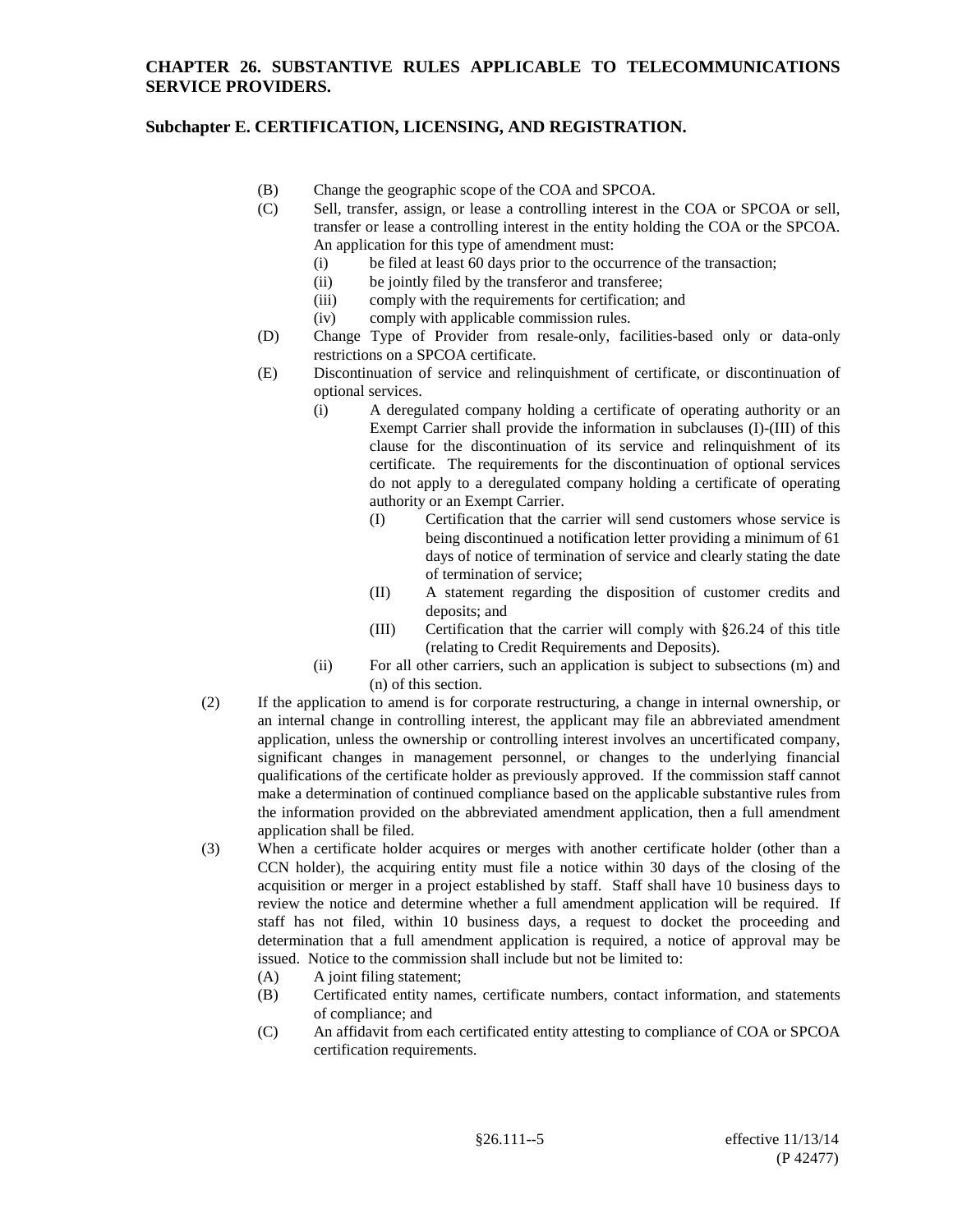### **Subchapter E. CERTIFICATION, LICENSING, AND REGISTRATION.**

- (4) No later than five working days after filing an amendment application or amendment notice with the commission, the applicant must provide a copy of the amendment application or notice to all affected 9-1-1 entities and the Commission on State Emergency Communications.
- (5) If the application to amend requests any change other than a name change, the factors as set forth in subsections (c) and (d) of this section may be considered by the commission in determining whether to approve an amendment to a COA or SPCOA.

#### (j) **Non-use of certificates.** Applicants shall use their COA or SPCOA certificates expeditiously.

- (1) A certificate holder that has discontinued providing service for a period of 12 consecutive months after the date the certificate holder has initially begun providing service must file an affidavit on an annual basis attesting that it continues to possess the required technical and financial resources necessary to provide the level of service proposed in its initial application.
- (2) A certificate holder that has not provided service within 24 months of being granted the certificate by the commission may have its certificate suspended or revoked.
- (k) **Renewal of certificates.** Each COA and SPCOA holder is required to file with the commission a renewal of its certification once every ten years. The commission may, prior to the ten year renewal requirement, require each COA and SPCOA holder to file, the following year, a renewal of its certification.
	- (1) The certification renewal will consist of:
		- (A) the certificate holder's name;
		- (B) the certificate holder's address; and
		- (C) the most recent version of the annual report the commission requires the certificate holder to submit to comply with subsection  $(l)(1)$  of this section, to the extent required by PURA and this title.
	- (2) The certification renewal shall be filed on or before June 1, 2014 and every ten years thereafter.
	- (3) COA or SPCOA holders will have an automatic extension of the filing deadline until October 1st of each reporting year to comply with paragraph (1) of this subsection. The commission staff will send three notices to each COA and SPCOA holder that has not submitted its certification renewal by June 1st. The first notice will be sent on or before July 1st, the second notice will be sent on or before August 1st, and the third notice will be sent on or before September 1st. Failure to send any of these notices by the commission or failure to receive any of these notices by a COA or SPCOA holder shall not affect the requirement to renew a certificate under this section by October 1st of the renewal period.
	- (4) Failure to timely file the annual renewal required in paragraph (1) of this subsection on or before October 1st of each reporting year will automatically render the certificate of the COA or SPCOA invalid.
	- (5) COA or SPCOA holders that are found to be invalid are no longer in compliance with PURA §54.001.
	- (6) COA or SPCOA holders that continue to provide regulated telecommunications services under an invalid COA or SPCOA may be subject to administrative penalties and other enforcement actions.
	- (7) A certificate holder whose COA or SPCOA certificate is no longer valid may obtain a new certificate only by complying with the requirements prescribed for obtaining an original certificate.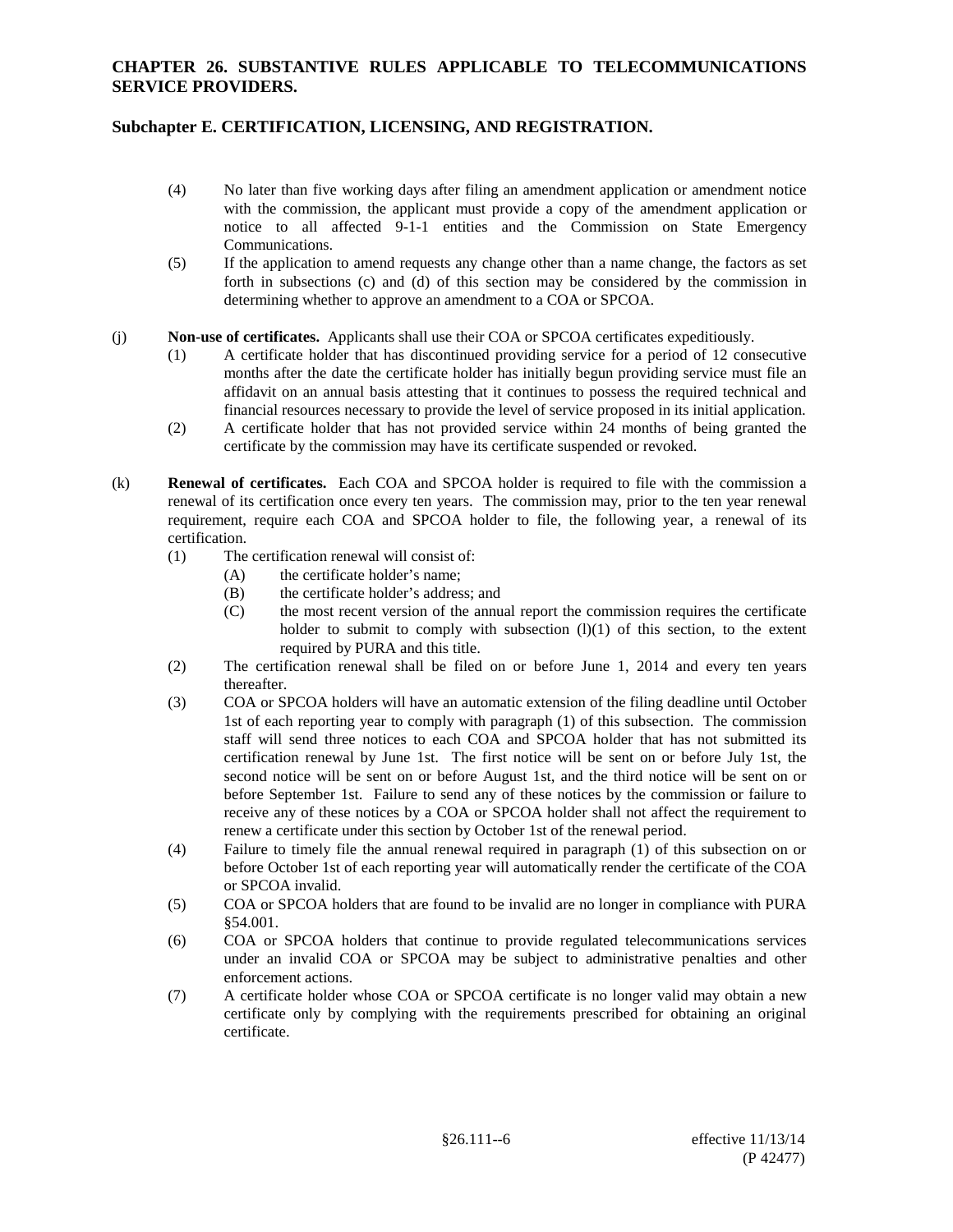# **Subchapter E. CERTIFICATION, LICENSING, AND REGISTRATION.**

#### (l) **Reporting Requirements.**

- (1) Each COA or SPCOA holder must provide and maintain accurate contact information using the annual report to the extent required by PURA and this title. At a minimum, the COA or SPCOA holder shall maintain a current regulatory contact person, complaint contact person, primary and secondary emergency contact, operation and policy migration contact, business physical and mailing address, primary business telephone number, toll-free customer service number, and primary email address. The COA or SPCOA holder shall submit the required information in the manner established by the commission.
- (2) The applicable annual report is due on or before April 30 of each calendar year. The COA or SPCOA holder must electronically submit the required information in a manner established by the commission.
- (3) When terminating or disconnecting service to another CTP, COA and SPCOA holders shall file a copy of the termination/disconnection notice with the commission not later than two business days after the notice is sent to the CTP. The service termination/disconnection notice shall be filed under a project number established for that purpose.
- (4) COA and SPCOA holders shall file a notice of the initiation of a bankruptcy in a project number established for that purpose. The notice must be filed not later than the fifth business day after the filing of the bankruptcy petition. The notice of bankruptcy must also include, at a minimum, the following information:
	- (A) The name of the certificated company that is the subject of the bankruptcy petition, the date and state in which bankruptcy petition was filed, type of bankruptcy (*e.g.*, Chapter 7, 11, or 13, and whether it is voluntary or not), the bankruptcy case number; and
	- (B) The number of affected customers, the type of service being provided to the affected customers, and the name of the provider(s) of last resort associated with the affected customers.
- (5) A certificate holder shall file all reports to the extent required by PURA and this title, including but not limited to: §26.51 of this title (relating to Reliability of Operations of Telecommunications Providers); §26.76 of this title (relating to Gross Receipts Assessment Report); §26.80 of this title (relating to Annual Report on Historically Underutilized Businesses); §26.85 of this title (relating to Report of Workforce Diversity and Other Business Practices); §26.89 of this title (relating to Nondominant Carriers' Obligations Regarding Information on Rates and Services); §26.465 of this title (relating to Methodology for Counting Access Lines and Reporting Requirements for Certified Telecommunications Providers); and §26.467 of this title (relating to Rates, Allocation, Compensation, Adjustments and Reporting).
- (m) **Standards for discontinuation of service and relinquishment of certification.** A COA or SPCOA holder may cease operations in the state only if commission authorization to cease operations has been obtained. A COA or SPCOA holder that ceases operations and relinquishes its certification shall comply with PURA §54.253 (relating to Discontinuation of Service by Certain Certificate Holders). This section does not apply to a deregulated company holding a certificate of operating authority or to an Exempt Carrier.
	- (1) Before the certificate holder ceases operations, it must give notice of the intended action to the commission, each affected customer, the Commission on State Emergency Communications, each wholesale provider of telecommunications facilities or services from which the certificate holder purchased facilities or services, the Texas Universal Service Fund, and the Office of Public Utility Counsel (OPC).
		- (A) The notification letter shall clearly state the intent of the certificate holder to cease providing service.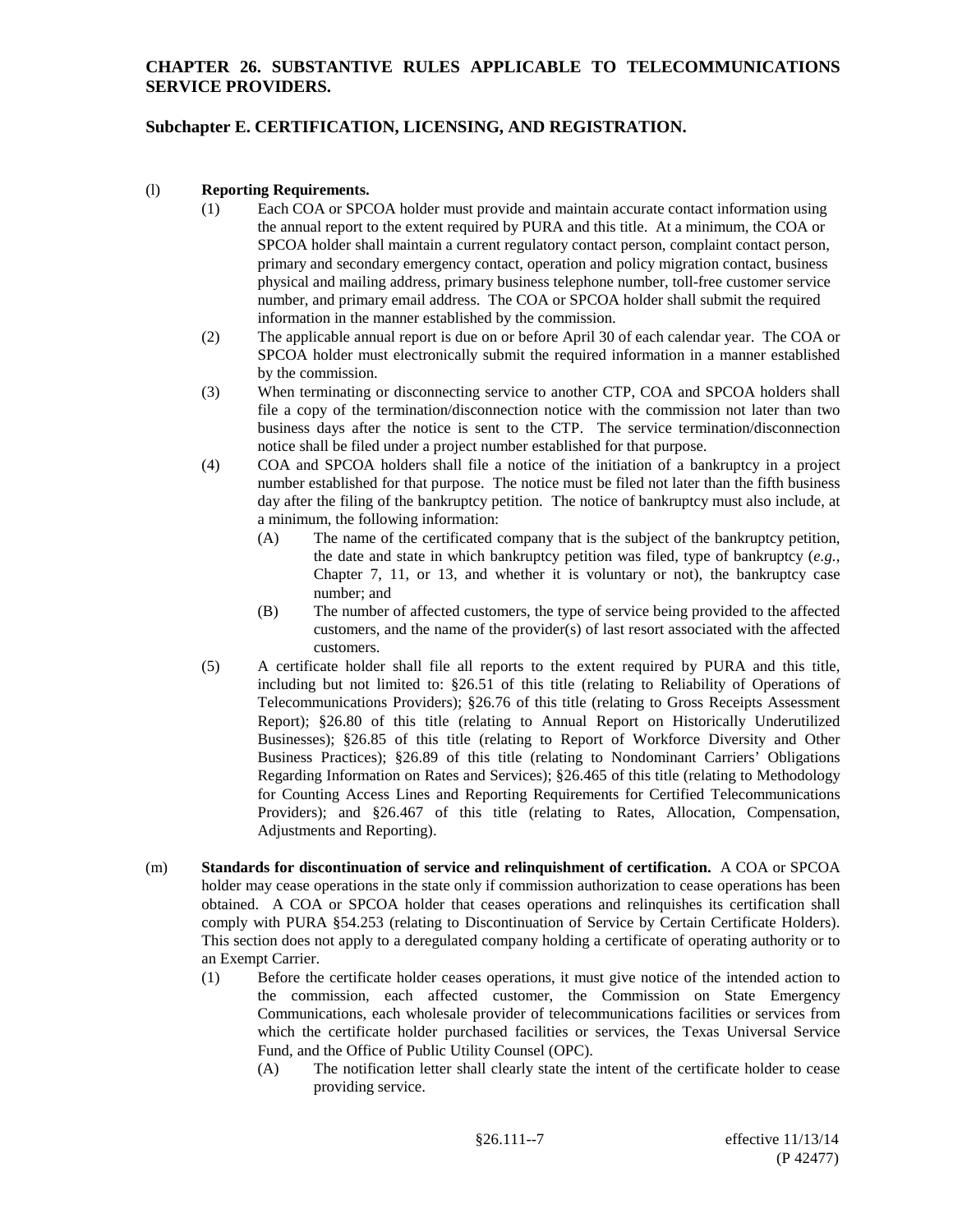- (B) The notification letter shall give customers a minimum of 61 days of notice of termination of service, and the date of termination of service shall be clearly stated in the notification letter.
- (C) The notification letter shall inform customers of the carrier of last resort or make other arrangements to provide service as approved by the customers.
- (2) A COA or SPCOA holder that intends to cease operations shall file with the commission an application to cease operations and relinquish its certificate, which shall provide the following information:
	- (A) Name, address, and phone number of certificate holder;
	- (B) COA or SPCOA certificate number being relinquished;
	- (C) The commission docket number in which the COA or SPCOA was granted;
	- (D) A description of the areas in which service will be discontinued and whether basic service is available from other certificate holders in these areas;
	- (E) A description of any contractual arrangements with customers that will not be honored, as a consequence of the cessation of operations; and
	- (F) A statement regarding the disposition of customer credits and deposits, and a sworn statement stating the authority to relinquish certification, that proper notice of the relinquishment has been provided to all customers, and that the information provided in the application is true and correct.
- (3) All customer deposits and credits shall be returned within 60 days of notification to cease operations and relinquish certification.
- (4) Any switchover fees that will be charged to affected customers as a consequence of the cessation of operations shall be paid by the certificate holder relinquishing the certificate.
- (5) Commission approval of the cessation of operations does not relieve the COA or SPCOA of obligations to its customers under contract or law.
- (n) **Standards for discontinuing optional services.** A COA or SPCOA holder discontinuing optional services shall comply with PURA §54.253. This section does not apply to a deregulated company holding a certificate of operating authority or to an Exempt Carrier.
	- (1) The COA or SPCOA holder shall file an application with the commission to discontinue optional services, which shall provide the following information:
		- (A) Name, address, and phone number of certificate holder;
		- (B) COA or SPCOA certificate number being amended;
		- (C) The commission docket number in which the COA or SPCOA was granted;
		- (D) A description of the optional services that will be discontinued and whether such services are available from other certificate holders in the areas served by the certificate holder;
		- (E) A description of any contractual arrangements with customers that will not be honored, as a consequence of the discontinuation of optional services; and
		- (F) A sworn statement stating the authority to discontinue service options, that proper notice of the discontinuation of service has been provided to all customers, and that the information provided in the amended application is true and correct.
	- (2) Notification to each customer receiving optional services is required, consisting of the following information:
		- (A) The notification letter shall clearly state the intent of the certificate holder to cease an optional service and a copy of the letter shall be provided to the commission and OPC.
		- (B) The notification letter shall give customers a minimum of 61 days of notice of discontinuation of optional services.